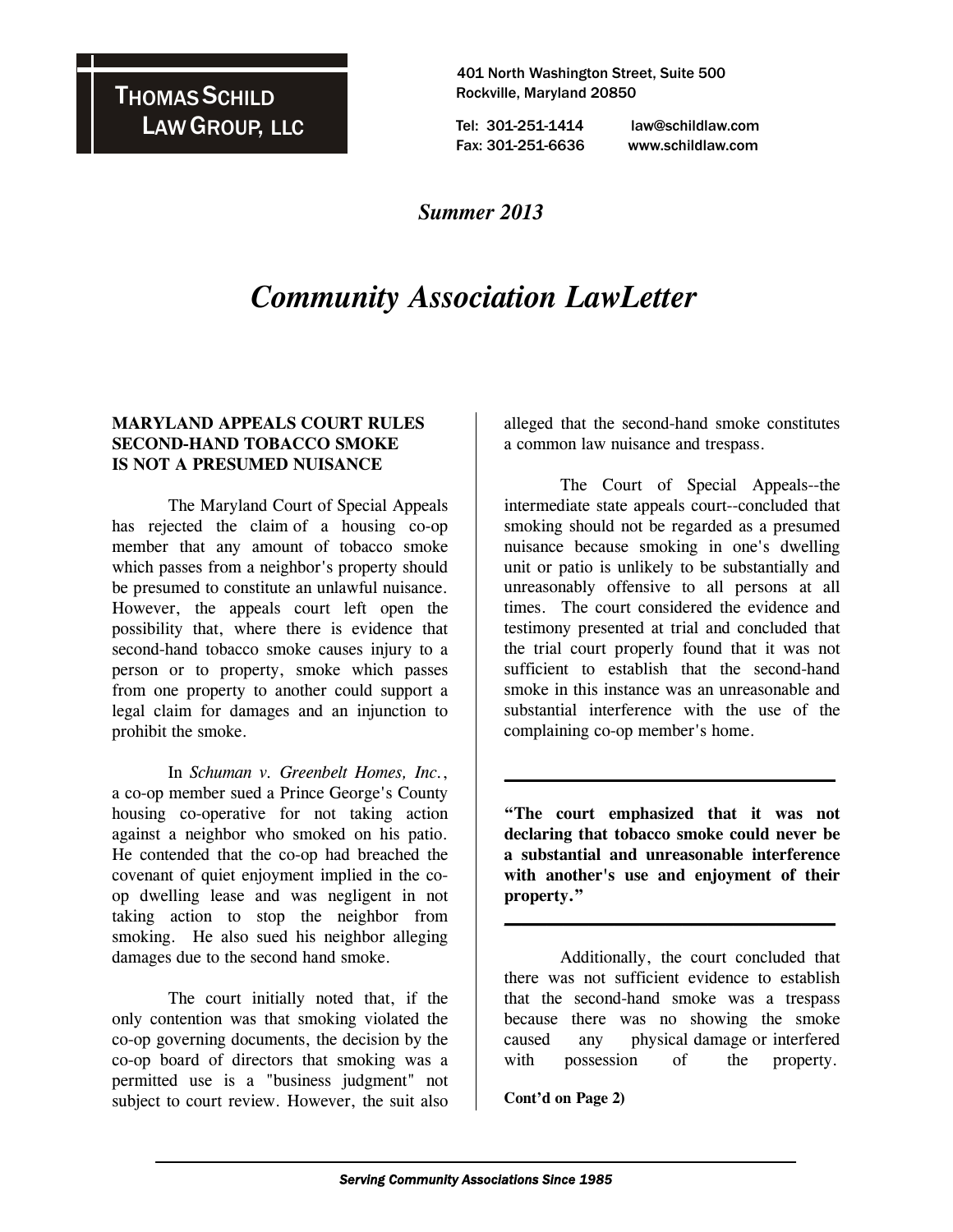#### **Second Hand Tobacco Smoke (Cont'd from Page 1)**

 Although the court found that the evidence in this case did not support legal liability by the housing co-op or the neighbor who smoked on his patio, it noted that "cigarette smoke and its harmful effects is an extremely serious issue". The court emphasized that it was not declaring that tobacco smoke could never be a substantial and unreasonable interference with another's use and enjoyment of their property. The appeals court also observed that this court opinion would not likely "be the final word on liability for second-hand smoke in multi-unit residential housing".

#### **HOMEOWNERS ASSOCIATION DENIAL OF ARCHITECTURAL CHANGE REQUEST UPHELD BY MARYLAND APPEALS COURT BASED ON BUSINESS JUDGMENT RULE**

 A homeowners association's refusal to allow a homeowner to install an asphalt shingle roof was recently upheld by the Maryland Court of Special Appeals. Applying the "business judgment rule", the court concluded that the trial court had properly dismissed an owner's suit contesting the decision of a Montgomery County homeowner's association to deny the owner's request to change the roof material from cedar shake shingles to asphalt shingles.



 In *Reiner v. Ehrlich*, the appeals court followed prior Maryland court rulings that decisions of homeowners association boards are

not subject to judicial review under the business judgment rule, unless the decision is tainted by bad faith or fraud. Because there was no allegation of bad faith or fraud, the court deferred to the action of the board to follow a covenant which allowed asphalt roofs in some parts of the community, but not in other parts of the community where only cedar shake and slate roofs were allowed.

 The court also concluded it was improper to include homeowner association officers, directors and members as defendants in a suit challenging action of the homeowners association. Maryland statutes grant corporate officers and directors immunity from personal liability where they act within the scope of their corporate duties, act in good faith, and do not act in a reckless, wanton, or grossly negligent manner. No such allegations were made in this case.

#### **NEW MARYLAND LAWS IMPACT ASSOCIATION LIENS AND CONDO MEETINGS**

 During its 2013 legislative session, the Maryland General Assembly considered bills regarding licensing of community association managers, liability for injuries caused by dogs, developer liability for construction defects, collection of association assessments and fines, closed condominium meetings and other issues affecting Maryland community associations. Most of these bills did not pass.

 Various proposals for licensing management companies and individual managers have been considered over the past several years. The legislature again failed to enact a licensing bill this year.

 It also came up short on passing legislation to protect property owners from strict liability for injuries caused by dogs. Although there was general agreement

**(Cont'd on Page 3)**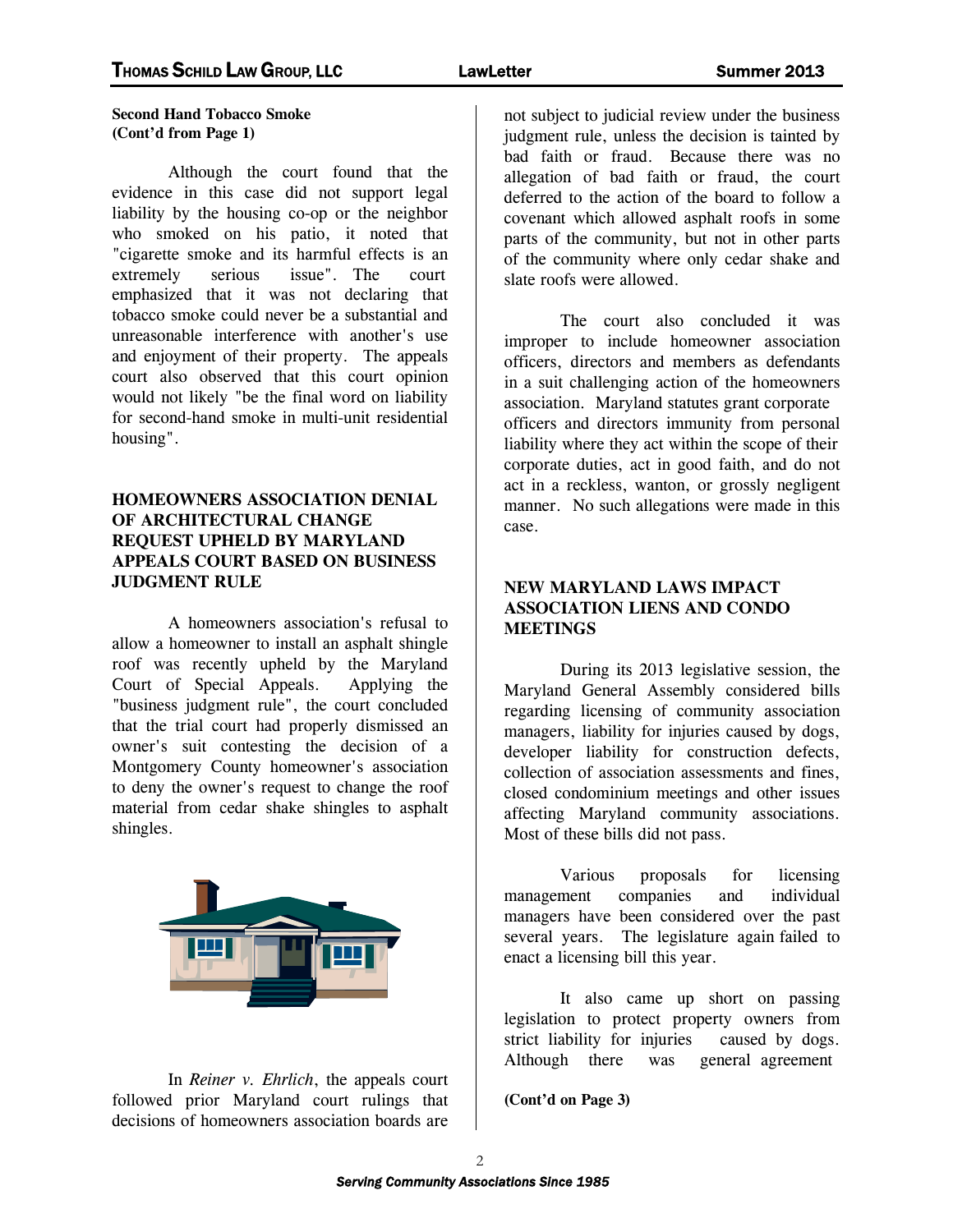#### **New Maryland Laws (Cont'd from Page 2)**

that property owners should not be responsible for dog bites unless the property owner knew (or should have known) that a particular animal had vicious tendencies, disagreement over the standard of liability for dog owners doomed the legislation.

 The Maryland Contract Lien Act was amended to limit the ability of condo and homeowners association to foreclose on liens which include charges other than assessments, and reasonable costs and attorney's fees "directly related to the filing of the lien and not exceeding the amount of the lien". A lien which includes late fees, interest, collection costs and attorney's fees not directly related to filing the lien, or fines will no longer be subject to foreclosure. However, the new law expressly provides that it does not prevent collection of those charges by other means.



 The General Assembly also passed a bill to allow condominium boards to meet in closed session to consider the terms of a business transaction in the negotiation stage, if disclosure would adversely affect the economic interests of the condominium. This amendment to the Maryland Condominium Act extends to condos a similar business transaction exemption which has already been allowed for homeowners associations.

 The new lien foreclosure law and closed meetings law take effect October 1.

#### **MARYLAND APPEALS COURT RULES FAIR HOUSING LAW REQUIRES SIDE AND BACK DOOR ACCESS**

 The Maryland Court of Appeals, in *Maryland Commission on Human Relations v. Cameron Grove Condominium II*, ruled that a Prince George's County condominium violated the state fair housing law by refusing to provide individuals with physical mobility disabilities with a key to the side and back door of the condominium.

 When two condominium owners were denied key access to the side and rear doors to facilitate moving groceries from their vehicle to their dwelling unit, they filed complaints with the state fair housing agency alleging that the Condominium had discriminated on the basis of their disability by refusing to provide a reasonable and necessary accommodation in the condominium rules, policies and practices.

 An Administrative Law Judge (ALJ) of the Maryland Commission on Human Relations (MCHR) issued a proposed decision which recommended dismissal of the complaints on the basis that the requested accommodation was not necessary to load and unload groceries. The ALJ also concluded that the request for side and back door key access was not reasonable because providing such access would undermine the condominium's legitimate interest in ensuring the safety of residents and would create an undue financial burden on the Condominium. Additionally, because no other residents could gain entry by the side or rear door, the ALJ concluded that the requested access was not necessary to provide an "equal opportunity" to use the condominium facilities.

However, the MCHR Appeal Board disagreed with the legal conclusions of the ALJ and found that the requested accommodation for access to the side and rear doors was reasonable and necessary. The Appeal Board concluded that providing keys was a reasonable

**(Cont'd on Page 4)**